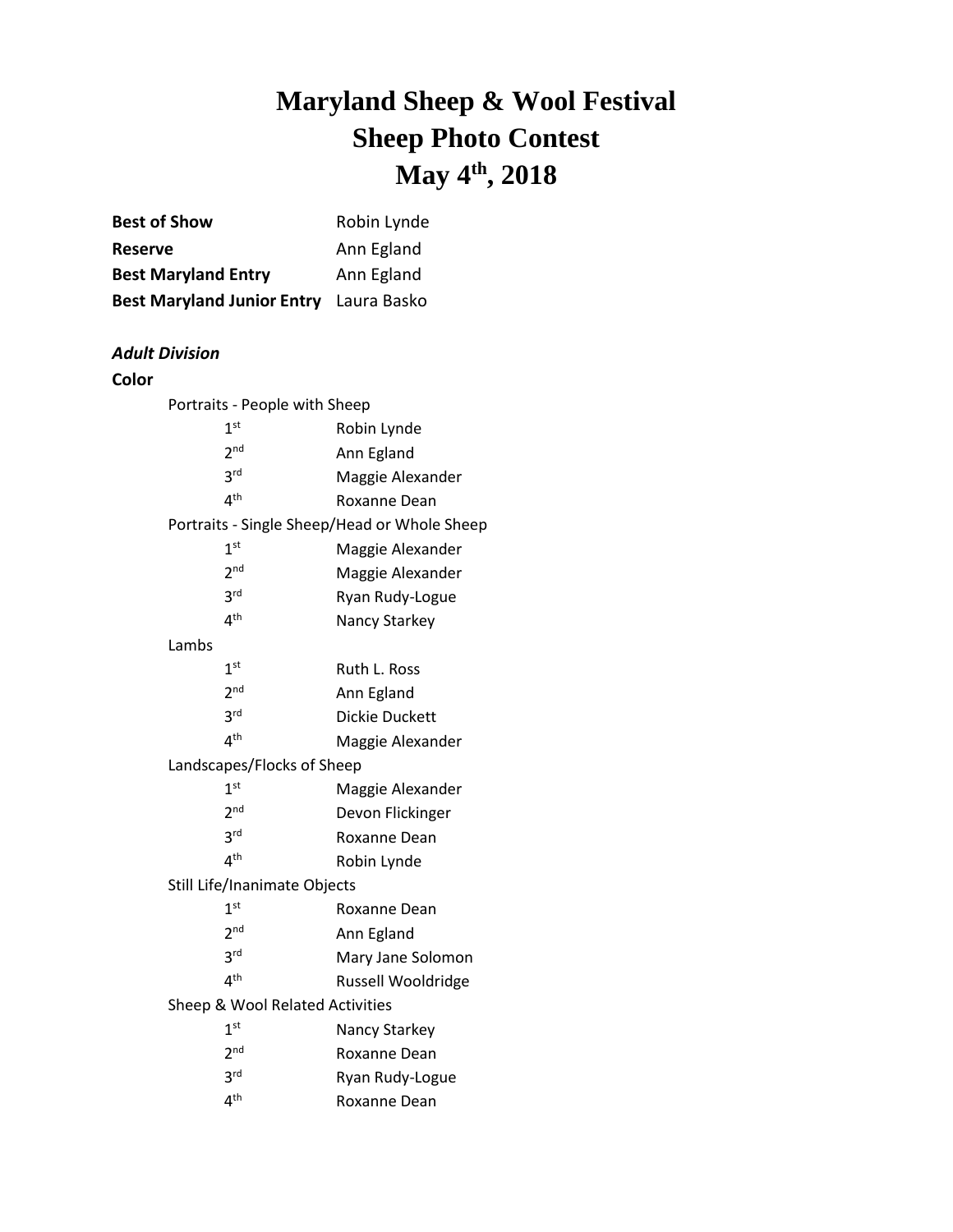|       | <b>Stable Scenes</b>             |                   |
|-------|----------------------------------|-------------------|
|       | $1^{\rm st}$                     | Ann Egland        |
|       | 2 <sup>nd</sup>                  | Deb Zwarwoski     |
|       | 3 <sup>rd</sup>                  | Robin Lynde       |
|       | 4 <sup>th</sup>                  | Mary Jane Solomon |
|       | <b>Black and White</b>           |                   |
|       | Portraits (i.e., heads, figures) |                   |
|       | 1 <sup>st</sup>                  | Roxanne Dean      |
|       | 2 <sup>nd</sup>                  | Linda Pogan       |
|       | 3 <sup>rd</sup>                  | Mary Jane Solomon |
|       | 4 <sup>th</sup>                  | Mary Jane Solomon |
|       | Landscapes/Flocks of Sheep       |                   |
|       | 1 <sup>st</sup>                  | Leah Hoener       |
|       | 2 <sub>nd</sub>                  | Roxanne Dean      |
|       | 3 <sup>rd</sup>                  | Jason Nicholson   |
|       | 4 <sup>th</sup>                  | Leah Hoener       |
|       | <b>Stable Scenes</b>             |                   |
|       | 1 <sup>st</sup>                  | Mary Jane Solomon |
|       | 2 <sup>nd</sup>                  | Jason Nicholson   |
|       | 3 <sup>rd</sup>                  | Roxanne Dean      |
|       | 4 <sup>th</sup>                  | Roxanne Dean      |
|       | Still Life                       |                   |
|       | 1 <sup>st</sup>                  | Roxanne Dean      |
|       | 2 <sub>nd</sub>                  | Roxanne Dean      |
|       | <b>Junior Division</b>           |                   |
| Color |                                  |                   |
|       | Portraits                        |                   |
|       | 1 <sup>st</sup>                  | Paige Bynaker     |
|       | 2 <sub>nd</sub>                  | Olivia de Guzman  |

## Lambs

 $3<sup>rd</sup>$ 

| 1 <sup>st</sup>                 | Laura Basko         |  |
|---------------------------------|---------------------|--|
| 2 <sub>nd</sub>                 | <b>Betsy Cushwa</b> |  |
| <b>3rd</b>                      | Paige Bynaker       |  |
| $4^{\text{th}}$                 | Olivia de Guzman    |  |
| Landscapes/Flocks of Sheep      |                     |  |
| 1 <sup>st</sup>                 | Olivia de Guzman    |  |
| Stable Scenes                   |                     |  |
| 1 <sup>st</sup>                 | Olivia de Guzman    |  |
| 2 <sub>nd</sub>                 | Olivia de Guzman    |  |
| Sheep & Wool Related Activities |                     |  |
| 1 <sup>st</sup>                 | Olivia de Guzman    |  |

Millie Cushwa